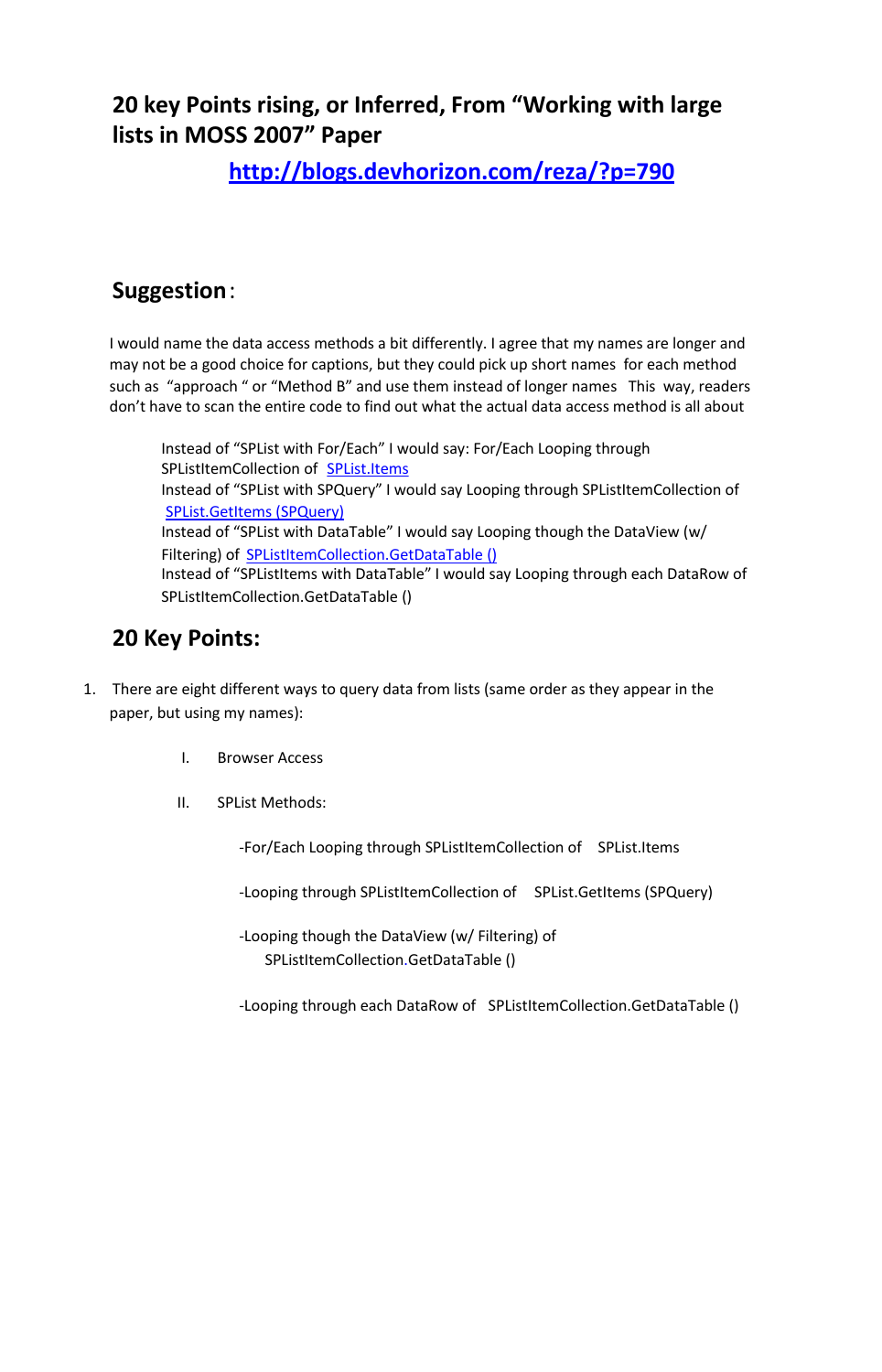- III. [Lists Web Service](http://msdn.microsoft.com/en-us/library/lists.aspx)
- IV. [Search Object Model](http://msdn.microsoft.com/en-us/library/ms455094.aspx)
- V. [PortalSiteMapProvider](http://msdn.microsoft.com/en-us/library/microsoft.sharepoint.publishing.navigation.portalsitemapprovider.aspx)
- 2. Methods you should stay away when querying large lists both in WSS and MOSS :
	- I. Browser View
	- II. Looping though the DataView (w/ Filtering) of SPListItemCollection.GetDataTable ()
	- III. For/Each Looping through SPListItemCollection of SPList.Items
- 3. Fastest methods to query large lists in WSS (Not explicitly mentioned in the paper) :
	- I. Looping through SPListItemCollection of SPList.GetItems (SPQuery)
	- II. Lists Web Service
	- III. Looping through each DataRow of SPListItemCollection.GetDataTable ()
- 4. Fastest methods to query large lists in MOSS :
	- I. PortalSiteMapProvider. Depending on the column you use in the WHERE clause of the **SPQuery** object used in this method and whether or not that column is indexed there might be some performance degradation. More about this in tip #10.
	- II. Search API
	- III. Looping through each DataRow of SPListItemCollection.GetDataTable (). Pleas e be note d that, for smaller sets of data, for example 1500 list items, this approach may outperform querying using Search API technique.
- 5. A list, in SharePoint, is capable of hosting up to 5 million items, but how to distribute these items in that list is an IMPORTANT trick! More importantly if you would like to go over 5000 items you'd better watch potential SQL Server locking issues discussed in tip # 17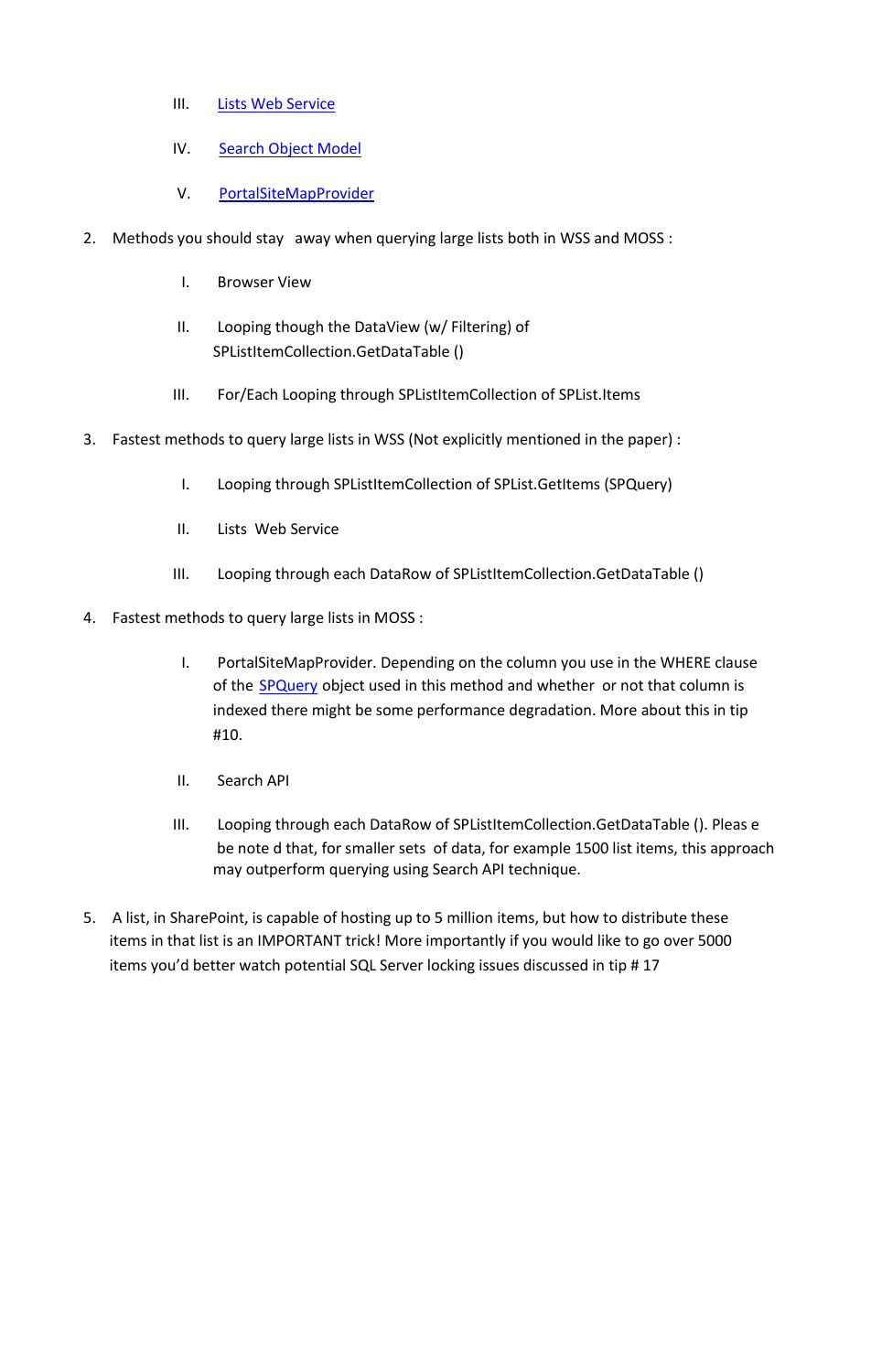- 6. Root folder of a list is considered as a **container**, as well as each folder created in the root or any subfolders. Think recursive here!
- 7. 2000 list items limitation **per list**that some folks try to forewarn you is absolutely bullshit. Bucketize your list (by creating folders and nesting them), then you can potentially have more than 2000 list items per list.
- 8. There is a 2000 list items limitation **per container**, but why is that the case?
	- 1. Out of the box browsing facility buckles under the pressure when a list grows over 2000 items per container That's mainly due to how "Views" work in SharePoint. If you ever come up with your own optimize d UI, you can go past this hard limit as well. Chances are, even if you come up with your own UI , you still find it much better to have max 2000 list items per fetch from the underlying list.
	- 2. Going over 2000 list items per container may impact other common operation such as adding and deleting items, even if you already came up with your own optimized UI to provide a good browsing experience.
- 9. Let me give you an example. If you have 4007 items and you want to store the m all in one list, best practices recommend that you place 1998 list items in one container (let's say in the root) then create two folders and distribute the rest of items (in this example remaining 2009 items).

10. SPQuery won't work across multiple folders in a single list unless the [ViewAttributes](http://msdn.microsoft.com/en-us/library/microsoft.sharepoint.publishing.navigation.portalsitemapprovider.aspx) property includes Scope="Recursive" That being said all the data access methods which rely on this object potentially have the same behaviour. For the same reason these methods can't be used to query data from multiple lists in one SPWeb or across multiple SPWeb(es).

- 11. ID column is a built-in numeric indexed field in all SharePoint lists.
- 12. Using an indexed column in a WHERE clause of a C ML query used in SPQuery object doesn't necessarily boost the performance. For instance when used in PortalSiteMapProvider, Seach API and Lists Web service , indexed columns result in performance degrade. You can use the ID column instead if possible. For other methods that involve SPList object, that is exactly opposite. Index columns always outperform the ID column.
- 13. PortalSiteMapProvider comes with some bake d caching capabilities which make it the fastest way of querying large lists in SharePoint. This class is used in navigation and navigation is almost everywhere so IT GOTTA BE FAST!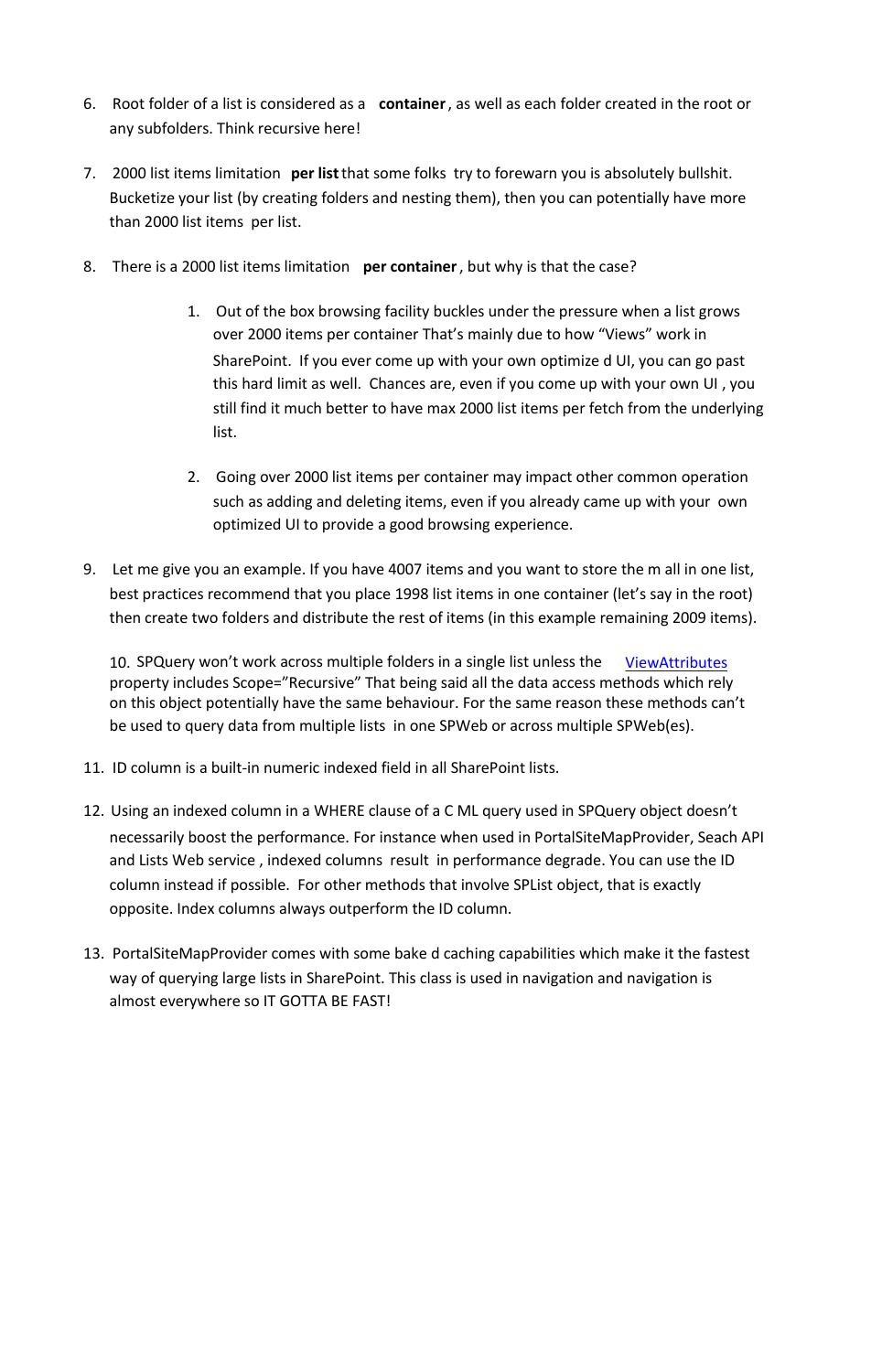- 14. PortalSiteMapProvider class uses a method name d [GetCachedListItemsByQuery](http://msdn.microsoft.com/en-us/library/microsoft.sharepoint.publishing.navigation.portalsitemapprovider.getcachedlistitemsbyquery.aspx) and a SPQuery object as a parameter to the method call to check to see if the result exists in the cache. If they do , the method returns the cached result , and if not , here is what happens :
	- I. Queries the list
	- II. Stores the results in the cache
	- III. Spit the result out to the caller

As you can tell, caching is not that cheap and It comes at its own cost!

- 15. Although PortalSiteMapProvider is the fastest method for querying large lists in MO SS, it can potentially lead you to troubles if not used carefully.
	- I. PortalSiteMapProvider uses the same caching facility (Object cache), available to many things scoped at each site collection. Obviously, you can go ahead and increase the amount of object cache (default is 100 MG) via browser, but bear in mind that object cache comes out of the same shared memory allocated to the application pool. In particular in 32-bit installations of SharePoint where you can only allocated 2G of memory to each app pool, you may want to be cautious how you would us e your memory.
	- II. The same caching rules that apply in .Net are applicable here as well. If the underlying data frequently changes you'd better not use PortalSiteMapProvider at all. Remember, from previous tip that caching has its own cost.
- 16. The same rules that apply when you over-index a table in SQL Server, applies to SharePoint lists as well. Indexing may improve querying operations, but it also may negatively impact the performance of adding new records due to index re builds.
- 17. Always limit the number of the affected rows in various operations against a list. This is because:
	- I. SharePoint stores all the lists of a given site collection in one table in the content DB.
	- II. Lists with approximately more than 5000 items can get you trapped into locking incidents. For a smaller lists, SQL Server locks all the rows of a particular list (list items) when the above operations are performed against it.